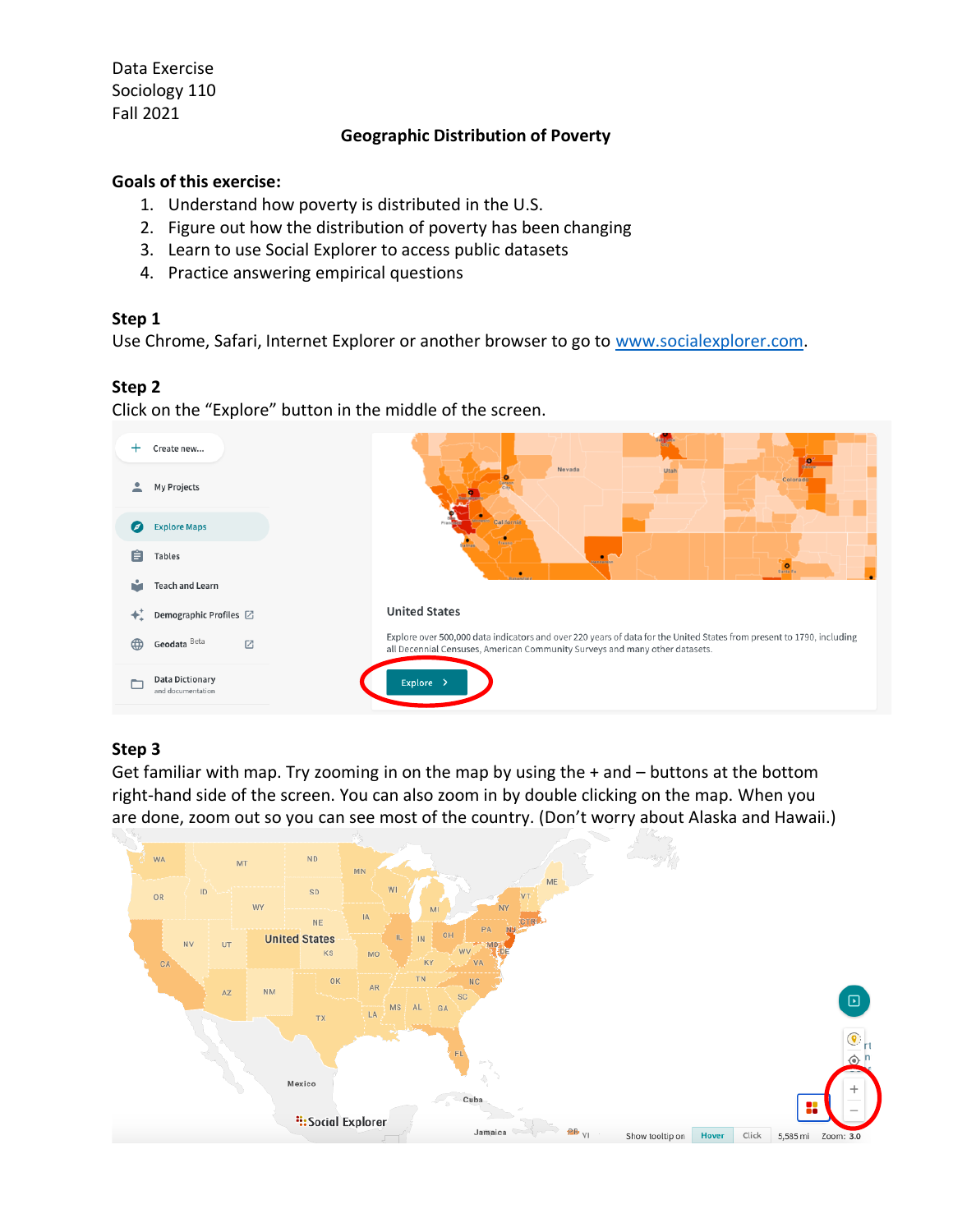Now we are going to change the data (or the information) displayed in the map. The map displays "Population Density" by default. You can change the data displayed by clicking on the "Change data" button found in the box at the top left-hand side of the screen.



## **Step 5**

Click on "Change data" and then scroll down and click on the category of data called, "Poverty."

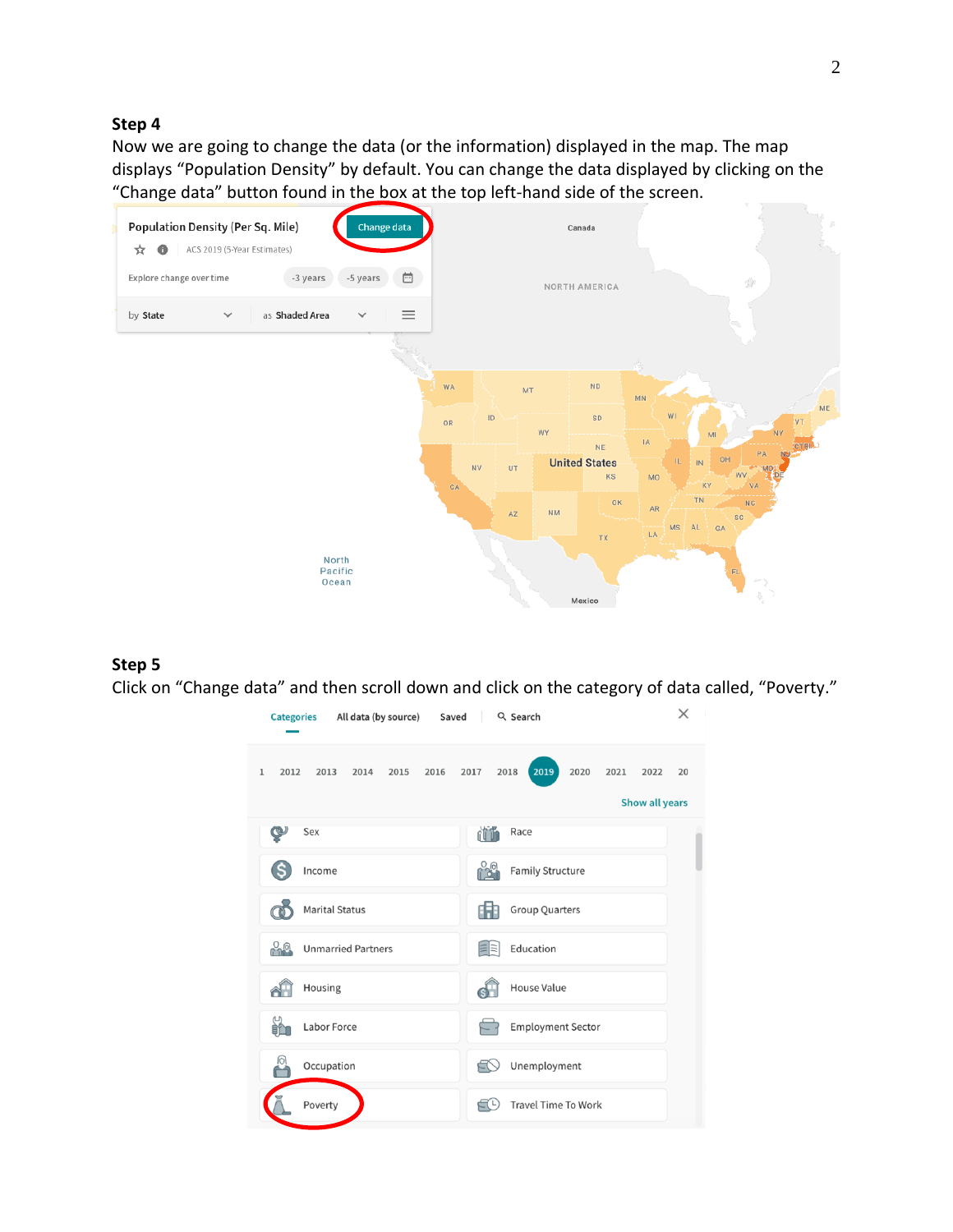After clicking on "Poverty," click the variable called, "Income Below Poverty Level." Clicking this variable will load the data from the variable into the map. Once you select the variable, close the box and go back to the map. Note how the map changed. Hover the mouse over different states to see descriptive statistics. What region of the U.S. had states with the highest poverty rates in 2019? What state had the highest poverty rate? What about the lowest poverty rate?

| All data (by source)<br>Saved<br>Q Search<br><b>Categories</b>                      | X    |
|-------------------------------------------------------------------------------------|------|
| Poverty, 2019<br>$\leftarrow$                                                       |      |
| 2016<br>2017<br>2018<br>2009<br>2010<br>2011<br>2012<br>2013<br>2014<br>2015<br>08  | 2019 |
| <b>Show all years</b>                                                               |      |
| Filter list                                                                         |      |
| ACS 2019 (5-Year Estimates)                                                         |      |
| Poverty Status in of Families by Family Type by Presence of Children Under 18 Years |      |
| <b>Families</b>                                                                     |      |
| Income Below Poverty Level                                                          |      |
| Married Couple Family: with Related Child Living Bellow Poverty Level               |      |
| Married Couple Family: No Related Children Under 18 Years                           |      |
| Male Householder, No Wife Present                                                   |      |
| With Related Children Under 18 Years                                                |      |
|                                                                                     |      |

## **Step 7**

Now zoom in on a state you are familiar with. If you're having trouble choosing, zoom in on Connecticut. Then click the arrow next to "by County" (see picture below). You will then be able to change the "Geography Level." Click on "Census Tract" and then return to the map.

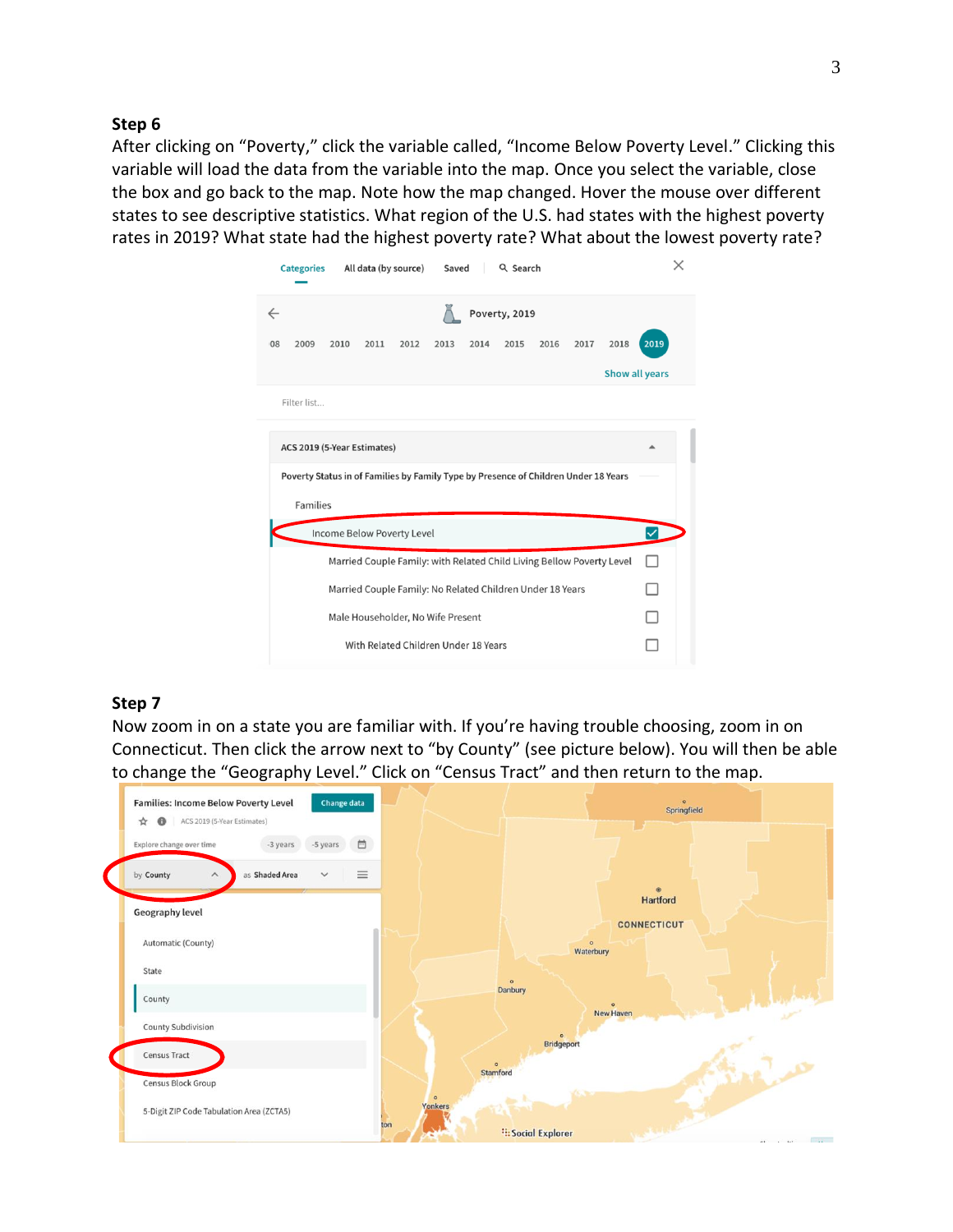The census tracts will allow you to see the state you chose in greater detail. Census tracts are similar in size to neighborhoods so now you are looking a neighborhood-level poverty rates. What does the distribution of poverty look like in this state? Are high-poverty neighborhoods concentrated in certain parts of the state? If so, where? What about low-poverty neighborhoods?

# **Step 9**

Now try evaluating changes in poverty over time. To do this, go to the map and then click on the button at the top of the screen called "Compare." When the options appear, click on "Side by side." You should now see two maps next to each other.